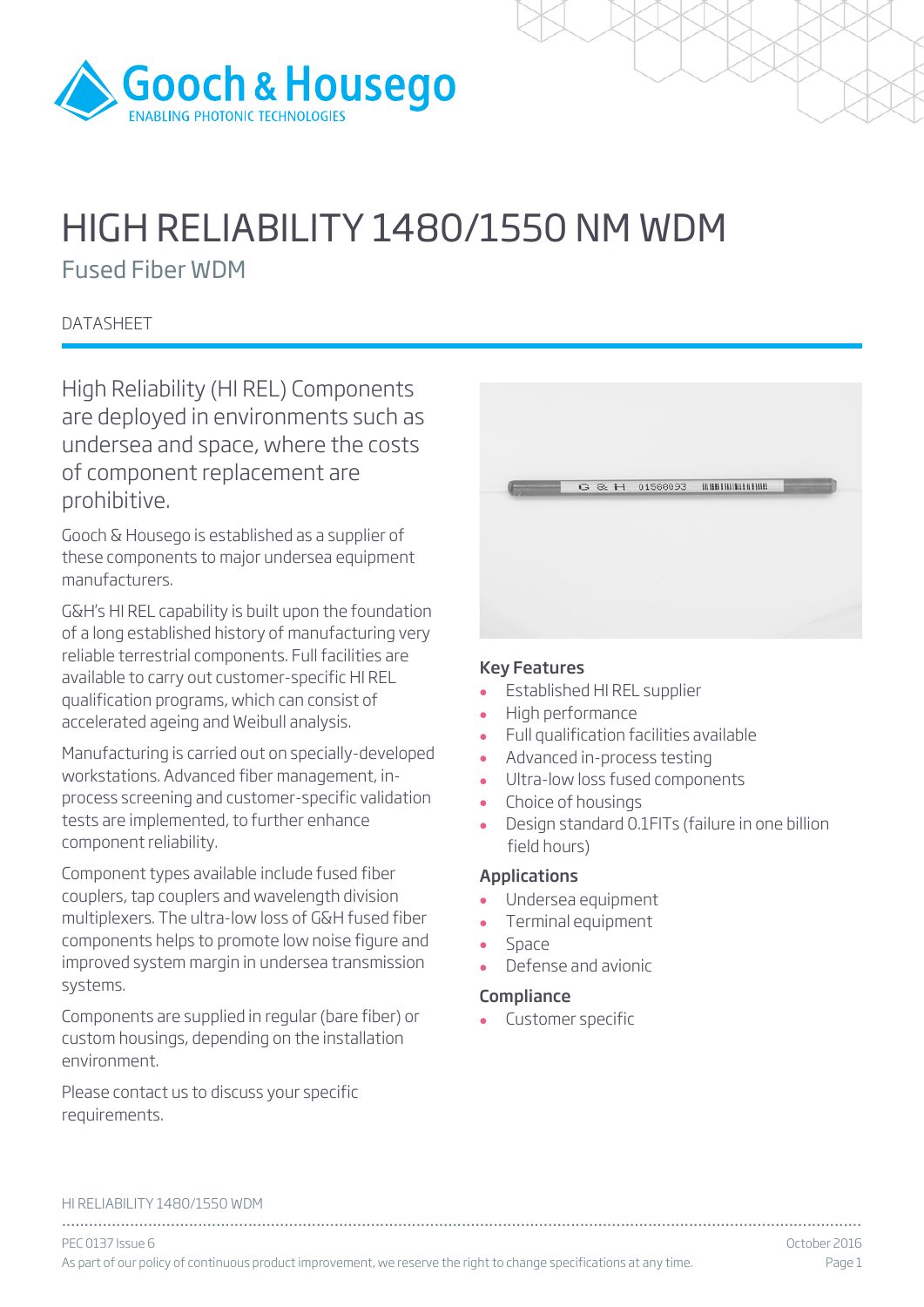# Optical Specifications

| Wavelength |        | Grade | <b>Insertion</b><br>$Loss1,5$ (dB) | WDL <sup>2</sup><br>(dB) | PDL <sup>3</sup><br>(dB) | TDL <sup>4</sup><br>(dB) | <b>Signal</b><br>Isolation <sup>6</sup><br>(dB) | Pump<br>Isolation <sup>7</sup><br>(dB) |
|------------|--------|-------|------------------------------------|--------------------------|--------------------------|--------------------------|-------------------------------------------------|----------------------------------------|
| Pump       | Signal |       | Max                                | Max                      | Max                      | Max                      | Min                                             | Min                                    |
| 1480 nm    | C band | н     | 0.50                               | 0.20                     | 0.20                     | 0.16                     | 13                                              |                                        |

................................................................................................................................................................................

1 Insertion loss over operating wavelength range and component life – not including PDL, TDL (25 years, typical service/storage conditions 40°C/60% RH).

2 Change in insertion loss over the operating wavelength range.

3 Change in insertion loss over all input polarisation states in signal wavelength range.

4 Change in insertion loss on signal path from -5 – 75ºC. Guaranteed by design.

5 Center wavelength tolerance for repeatability in system ±2 nm.

6 Insertion loss of signal light in pump path.

7 Insertion loss of pump light in signal path.

| <b>Parameter</b>                           |        | <b>Specification</b>                                    |  |  |  |  |
|--------------------------------------------|--------|---------------------------------------------------------|--|--|--|--|
| Operating wavelength range<br>1480 nm band |        | 1470-1480 nm                                            |  |  |  |  |
|                                            | C band | 1540-1555 nm                                            |  |  |  |  |
| Return loss/directivity <sup>1</sup>       |        | 55 dB                                                   |  |  |  |  |
| Pigtail tensile load <sup>2</sup>          |        | 5 N                                                     |  |  |  |  |
| Optical power handling                     |        | 4 W                                                     |  |  |  |  |
| Operating/storage temperature range        |        | $-10 - +70^{\circ}$ C/-25 - +85°C                       |  |  |  |  |
| Environmental qualification                |        | Component design to 0.1 FIT (Failures in billion hours) |  |  |  |  |

1 Return loss is the ratio of power launched to power reflected for port P1. Directivity for the 2x2 component is the ratio of power launched to P1 to the power reflected to P4. For 2x2 couplers return loss/directivity >60 dB and is guaranteed by design.

2 Stripped fiber proof tested on rig to confirm strength.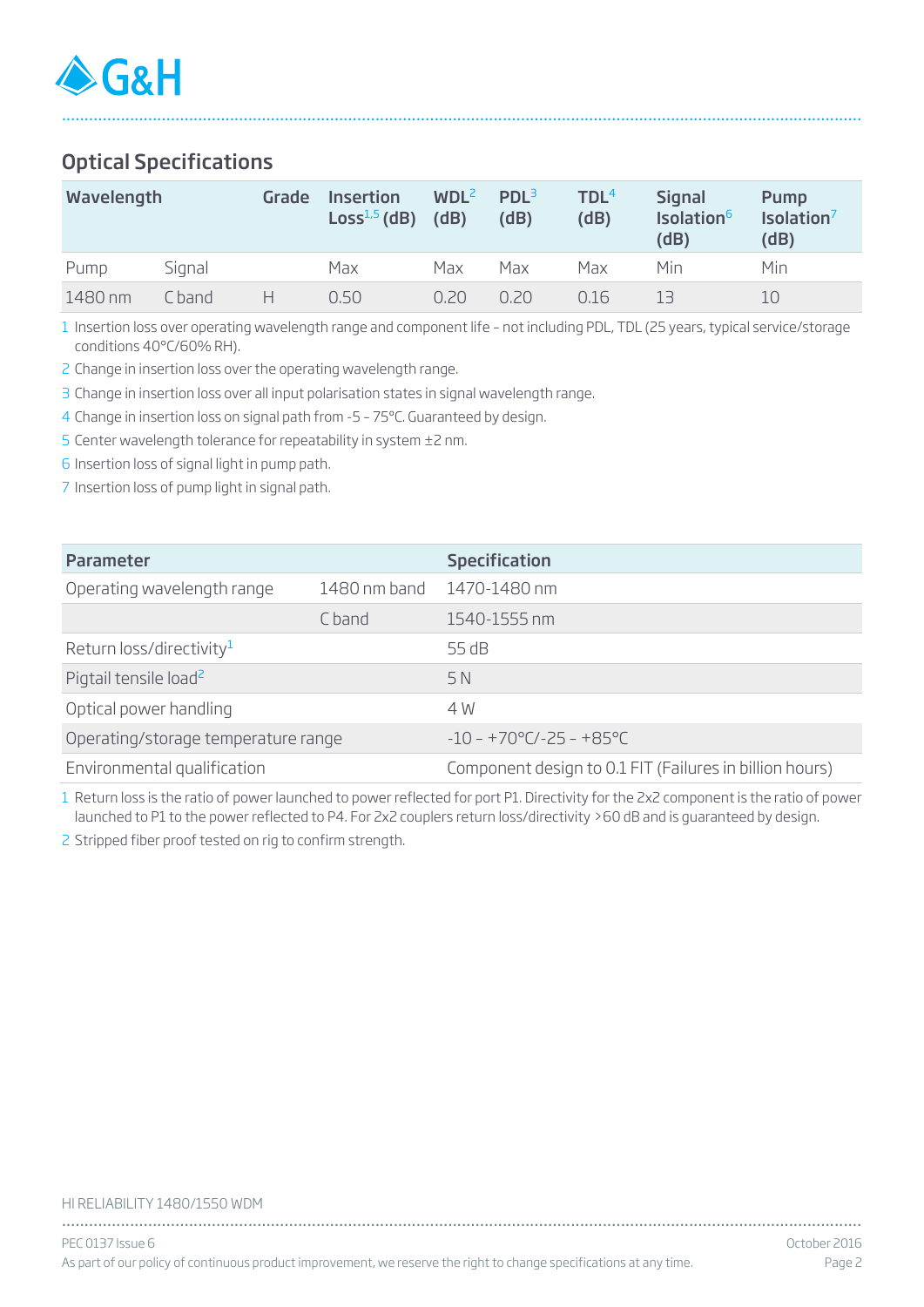

# Housing Option

| <b>Housing Code</b> | <b>Description</b> | Dimensions (mm)                          | <b>Pigtail</b>       |
|---------------------|--------------------|------------------------------------------|----------------------|
|                     | Regular            | $3.0\left(\emptyset\right)$ x 75 max (L) | Primary-coated fiber |

................................................................................................................................................................................

# Configuration



#### HI RELIABILITY 1480/1550 WDM

| PEC 0137 Issue 6                                                                                                    | - October 2016 |
|---------------------------------------------------------------------------------------------------------------------|----------------|
| As part of our policy of continuous product improvement, we reserve the right to change specifications at any time. | Page B         |